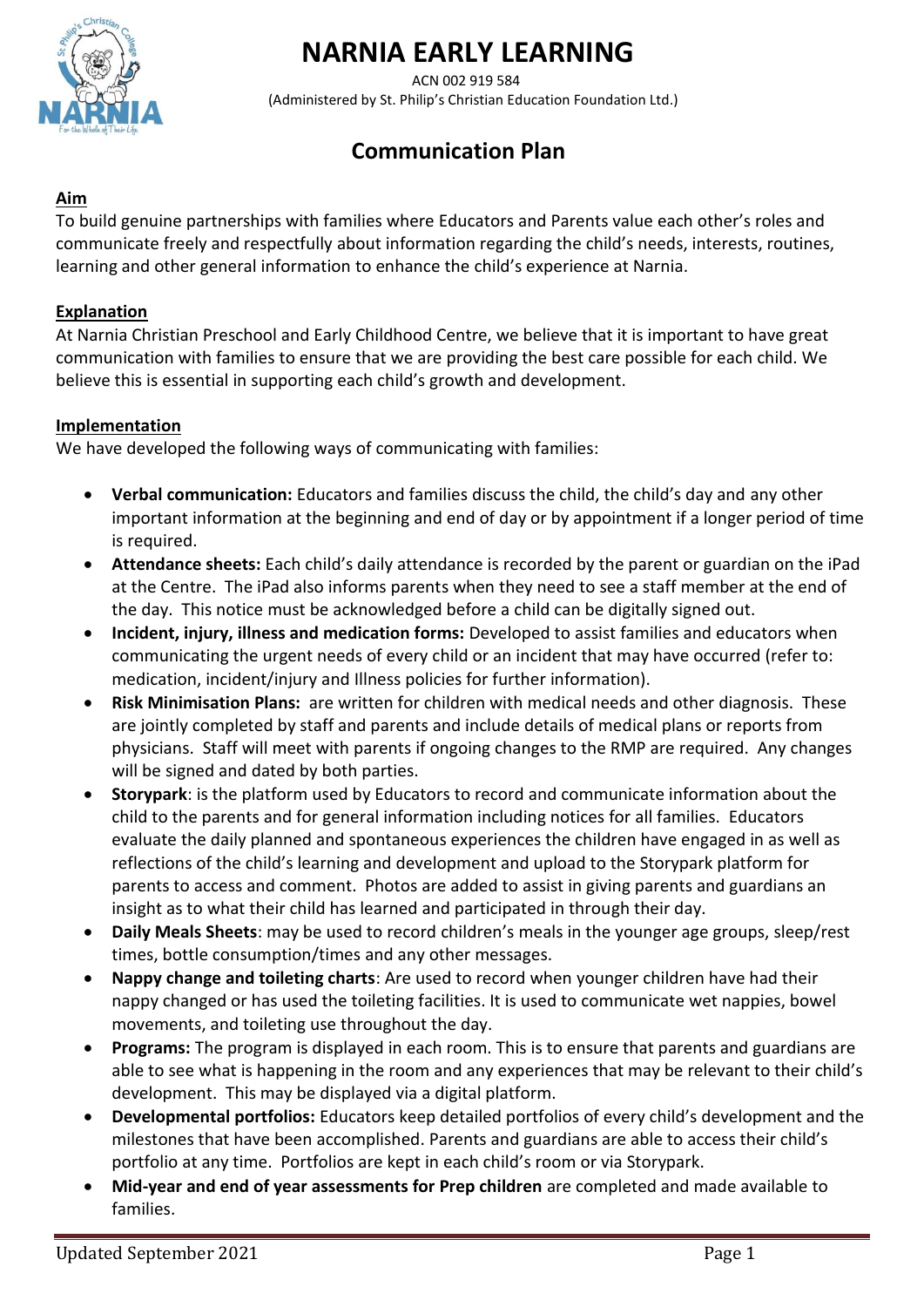- **Parent and educator interviews:** Parent and guardians are welcome to speak with staff at most times. If dedicated time is required, parents are asked to book an appointment to meet with educators to set developmental goals and discuss their child's developmental progress in detail. Parent teacher interviews are held annually for children in the Prep program.
- **Notices:** Are displayed throughout the Centre or sent via email to inform parents and guardians of any upcoming events, or any other information that is required.
- **Email:** An email register has been developed to inform families of upcoming events, account statements, reported cases of illnesses, and any other required information.
- **Telephone system:** The Centre has a telephone system to allow parents and carers to call each other throughout the day. Parents and guardians are encouraged to call throughout the day to see how their child is. Calls will be received in Reception and only transferred to the Educators in the child's room in exceptional circumstances as educators are attending to the needs of the children. Please leave a message if educators are unable to answer the phone and the first available person will reply.
- **Newsletters:** Are developed and distributed regularly via email to inform parents and guardians about what has been happening throughout the Centre, upcoming events and any other relevant information.
- **Parent Resources:** General information and publications of interest to parents will be located in the entry foyer or available by request.
- **Communicating with families with culturally & linguistically diverse backgrounds:** Where needed, Narnia will make all efforts to obtain information required by the family to be translated through an interpreter or into written form of the required language (Interpreting Services (TIS National) Ph: 131 450).
- **Social Media:** All services have a Facebook page, which is updated regularly providing information about activities and experiences at the Service.
- **Family information evenings and social events** occur across each service.
- **Policies:** Access to our centre policies and procedures are available on our website and in our policy folder in each service.

#### **Initial contact with families is through:**

- Website
- Social media
- Marketing
- Phone
- Word of mouth

#### **Enrolment communication is through:**

- Online application for parent ease
- Initial Centre visit
- Orientation
- Welcome letter
- 1<sup>st</sup> month feedback on Orientation and Communication

#### **Family Involvement and Feedback**

• Parents are encouraged to share their knowledge and expertise with Narnia. This may be through contributing ideas for the daily program, sharing a particular skill or interest with staff and children, reviewing and commenting on Policies, assisting with gardens and natural environments, collecting resources etc.